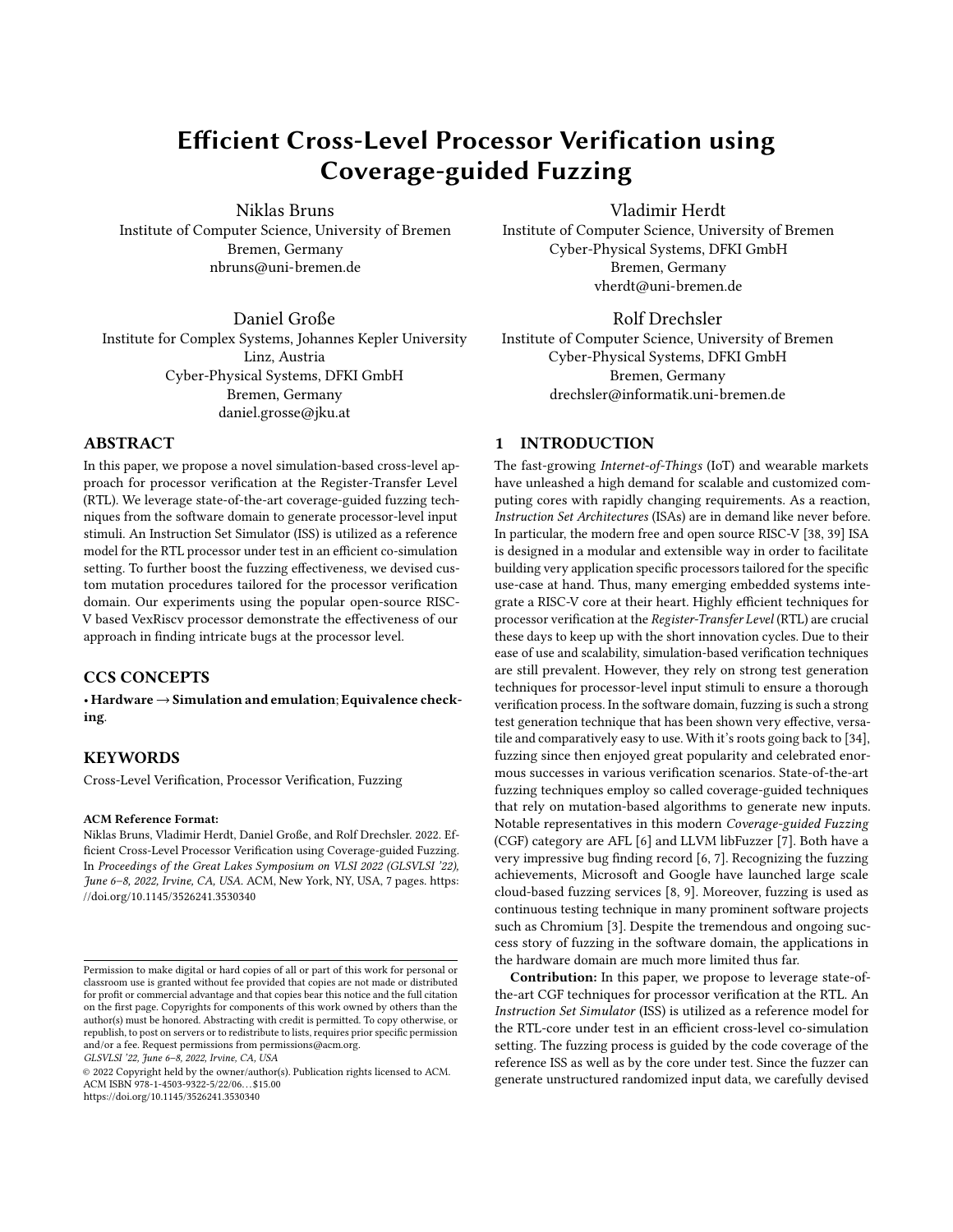our co-simulation to enable feeding the same instruction sequences to both models and supporting arbitrary instruction sequences, including the handling of potential infinite loops. To boost the fuzzing effectiveness, we developed custom mutation procedures tailored for the generation of common instruction patterns. As a case study, we present results on the verification of the popular open source RISC-V based VexRiscv processor [\[15\]](#page-6-9). Our experiments demonstrate that 1) our fuzzer optimizations improve the verification result statistically significant compared to a baseline state-of-the-art CGF, and 2) our fuzzing-based approach has been very effective in finding numerous intricate bugs in VexRiscv.

## 2 RELATED WORK

Simulation-based approaches that rely on test generation techniques have a long history in the processor verification domain, hence several approaches have been proposed to improve the generation of processor-level stimuli for verification purposes. One direction is to employ model-based test generators which use an input format specification to guide the generation process [\[17\]](#page-6-10). Constraints are leveraged for specification purposes and processed by Constraint Satisfaction Problem (CSP) / Satisfiability Modulo Theories (SMT) solver in [\[20,](#page-6-11) [21\]](#page-6-12). Optimization techniques to propagate constraints among multiple instructions more effectively have been presented in [\[29\]](#page-6-13). [\[32\]](#page-6-14) proposed to mine processor manuals to obtain an input model automatically which can be utilized for test generation purposes. Other notable approaches include coverageguided test generation based on bayesian networks [\[22\]](#page-6-15) and other machine learning techniques [\[28\]](#page-6-16). Moreover, formal methods based on symbolic execution techniques have been utilized for test-case generation at the ISS level [\[37\]](#page-6-17). Finally, fuzzing-based techniques have been employed to test processor emulators by comparing their execution results against a physical CPU [\[33\]](#page-6-18). For RISC-V specifically, a number of verification techniques have emerged recently. The baseline are semi hand-written directed test-suites that cover different RISC-V instruction sets [\[2,](#page-6-19) [12,](#page-6-20) [18\]](#page-6-21). Other simulationbased approaches generate instruction sequences by combining predefined randomized patterns [\[1\]](#page-6-22) and by utilized constraint-based specifications [\[14,](#page-6-23) [24\]](#page-6-24). CGF based on LLVM libFuzzer has been proposed for RISC-V ISS verification [\[26\]](#page-6-25). However, the approach works by generating standalone executable test-cases instead of using a co-simulation environment and targets a different level of abstraction than our approach. [\[27\]](#page-6-26) also propose a cross-level co-simulation based approach for processor verification at the RTL which was extended by [\[19\]](#page-6-27). These approaches are arguably the most similar to our approach. However, these approaches has some limitations in it's usability and required manual effort. They generate one single endless instruction stream that dynamically evolves at runtime, this means that for the same program counter, different instructions will be returned over time. Moreover, in combination with the different fetch behavior of the ISS and RTL-core, for example the core has a pipeline with branch prediction and hence performs speculative pre-fetching of instructions, this dynamic instruction stream property makes the co-simulation setup very complex. A deep pipeline understanding is required to feed the same instructions into the ISS and RTL-core as well as extract register values at the right time points to compare execution results.

In addition, the setup is highly architecture specific and thus requires significant manual effort to support different configurations. Finally, a custom instruction stream generator is employed to generate the single endless instruction stream, which again requires significant effort to setup effectively. In contrast, our proposed approach enables a much more simplified co-simulation setup by generating test-cases one after another. This also allows to test different configurations of the core much more easily. At the same time, we also do not impose restrictions on the test-cases, i.e. our setup supports arbitrary control flows (including self-loops) and load / store instructions. Moreover, we rely on existing state-of-theart fuzzing algorithms which we further boosted with lightweight domain specific fuzzing extensions. In combination we achieve an easy to use, yet very powerful framework for comprehensive processor verification at the RTL. Only very few approaches using fuzzing for hardware verification have been proposed. [\[31\]](#page-6-28) combines fuzzing with FPGA acceleration. [\[35\]](#page-6-29) presents a fuzzer for SpinalHDL designs and automates the generation of input corpus and fuzzer harness. Another approach has been presented in [\[36\]](#page-6-30). At first glance, the approach seems similar to ours, but there are some fundamental differences. The goal of the approach is to verify individual IP blocks such as AES or HMAC, i.e. HW peripherals, rather than verifying an entire processor core as in our approach. Also, they generate TileLink bus protocol instructions for their testbench implementation, while our approach generates processor core instructions directly. This has the advantage that the fuzzer does not have to follow a bus protocol, and as a consequence, it does not require a bus-centric grammar but can robustly mutate binary instructions. Additionally, their approach does not include a method to check for errors in the DUT automatically. Lastly, in the RISC-V domain, a few formal approaches have been proposed which are based on model checking techniques [\[11,](#page-6-31) [13\]](#page-6-32), but formal techniques may be susceptible to scalability issues.

# 3 PRELIMINARIES

## 3.1 AFL

American Fuzzy Lop (AFL) [\[6\]](#page-6-4) is an out-of-process coverage-guided grey box fuzzer. Out-of-process fuzzers, in contrast to in-process fuzzers, reset the whole process and the Software Under Test (SUT) does not require a custom reset function. AFL uses its trim mutation to reduce the size of each test vector (without changing the measured coverage) because the execution of small test vectors trends to be faster than the execution of big test vectors. To discover new behaviors, AFL uses a manifold of mutations. The detection of new behaviors is realized through edge coverage. Notable mutations are the bitflip mutations, the arithmetic mutations and havoc mutation. The bitflip mutation flips a variety number of bits, the arithmetic mutation adds/subtracts integers and the havoc mutation is a combination of a multitude of individual mutations and applies them at random positions.

#### 3.2 RISC-V

RISC-V is a free and open ISA that is defined by the global nonprofit organization RISC-V International [\[10\]](#page-6-33). A major goal during the definition of RISC-V was to create a suitable ISA for nearly any computing device. Hence, RISC-V has a very modular design.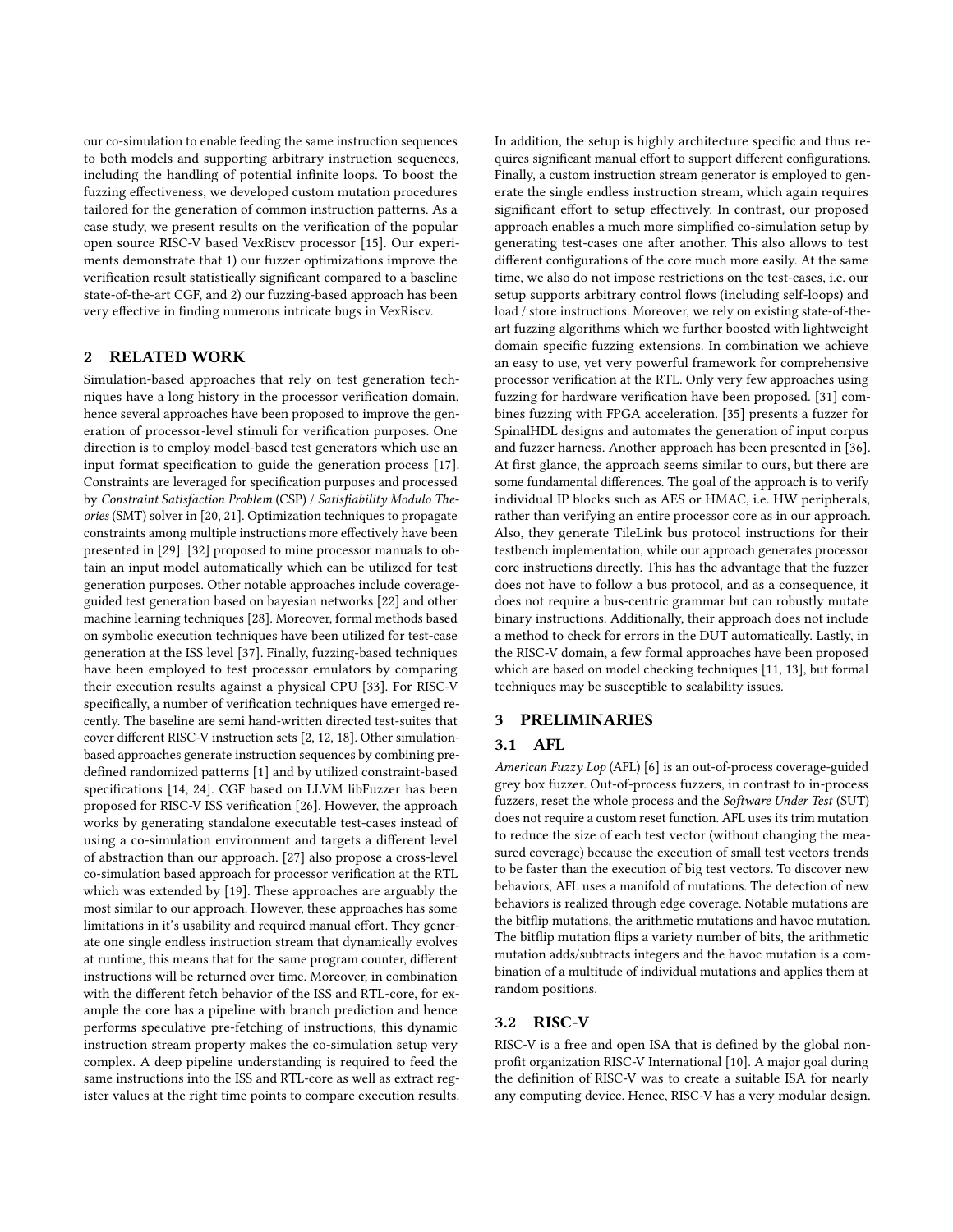<span id="page-2-0"></span>

Figure 1: Overview on processor verification

The ISA specification consists of two volumes[\[38,](#page-6-1) [39\]](#page-6-2). The first volume is called the Unprivileged Specification and the second one Privileged Specification. RISC-V consists of multiple n-bit-base integer sets (RV32I, RV64I, RV128I) and several optional standard base extensions like multiply/divide (M) or compressed instructions (C). Moreover, space for custom instructions has been reserved. These base integer sets and extensions are defined in the first volume. The second volume specifies the RISC-V privileged architecture. It includes important functionalities required for operating systems and other sophisticated hardware / software interactions. Central aspects for these functionalities are the Control and Status Registers (CSRs), which are registers serving a special purpose.

## 4 PROCESSOR VERIFICATION USING FUZZING

In this section, we present our cross-level processor verification approach that is based on co-simulation and Coverage-Guided Fuzzing (CGF). Fig. [1](#page-2-0) shows an overview. Essentially, our approach consists of two subsequent steps: 1) a fuzzing loop based on CGF (top of Fig. [1\)](#page-2-0) to generate a set of test vectors, and 2) postprocessing (below dashed line in Fig. [1\)](#page-2-0) to reduce the generated set. In the following, we provide a general overview on both steps and then detail the most important parts in the following subsections. The complete flow starts with the CGF-based fuzzing loop. The Fuzzer (1) generates test vectors (2) which are used as instruction stream for the cosimulation. The co-simulation is a combination of the RTL-core (3) under test and a reference ISS (4). An essential component of the cosimulation is the Translation Buffer (5) which transforms a fuzzer generated (bounded) test vector into an endless instruction stream through cyclic repetition. The Translation Buffer helps in decoupling the co-simulation setup from micro-architecture specific optimizations such as pipelining. We will present more details on the Translation Buffer in Section [4.1.](#page-2-1) The RTL-core and ISS execute the (endless) instruction stream delivered by the Translation Buffer. We use a maximum instruction execution count in the ISS in combination with heuristic cycle detection techniques to efficiently set a runtime limit on each test vector execution. Parallel to the execution, the Execution Controller (6) of our approach checks whether the behavior of the processors are equal. This is realized through register value comparison. If the register values are not equal, the

Table 1: Translation Buffer execution example

<span id="page-2-3"></span>

| <b>Translation Buffer</b> |                     | <b>ISS</b>  |       | RTL         |       |
|---------------------------|---------------------|-------------|-------|-------------|-------|
| <b>ID</b>                 | Instr.              | <b>ADDR</b> | Instr | <b>ADDR</b> | Instr |
| $\Omega$                  | LWU x8, x0, 48      | 0x00        | ID: 0 | 0x00        | ID: 0 |
| 1                         | lb x6, x2, 52       | 0x20        | ID: 1 |             |       |
| 2                         | lw x6, x8, 49       | 0x24        | ID: 2 |             |       |
| 3                         | c.slli x6, 9        | 0x28        | ID: 3 |             |       |
| $\overline{4}$            | c.addi4spn x14, 332 |             |       | 0x04        | ID: 4 |
| $\theta$                  | LWU x8, x0, 48      |             |       | 0x08        | ID: 0 |
|                           |                     |             |       |             |       |

execution will be terminated with an error. The functional principle of the Execution Controller is described in Section [4.2.](#page-3-0) The whole co-simulation, which includes the RTL-core and ISS, is instrumented to collect coverage. The vast advantage of collecting the whole cosimulation coverage is that the coverage of one core acts as virtual coverage<sup>[1](#page-2-2)</sup> for the other one. The coverage and the return code are given as execution feedback (7) to the fuzzer, in our approach using a shared memory. The fuzzer collects the test vectors (8) and categorize them in two sets. The first set contains all test vectors that result in an equal behavior for both processors and the second set contains all test vectors that are triggering a behavior mismatch. The fuzzer quits if a given fuzzing timeout is reached. To improve the verification results, we designed custom mutations (9) that enhance the fuzzing efficiency. As we have shown in our experiments, the enhancement is statistically significant (see Section [5\)](#page-4-0). We provide a detailed description of this mutations in Section [4.3.](#page-3-1) To reduce the manual labor of verification engineers, we introduced a postprocessing step (bottom of Fig. [1\)](#page-2-0) that clusters the test vectors which trigger mismatches (10) in order to encapsulate test vectors that detect the same bug. Therefore, the co-simulation is compiled with more extensive logging instrumentation to provide the additional required feedback for the post-processing. The functionality of this post-processing (11) component is presented in Section [4.4.](#page-4-1)

## <span id="page-2-1"></span>4.1 Translation Buffer

In this section we describe our Translation Buffer that transforms the fuzzing test vector into a deterministic endless instruction stream. If the transformation would not be deterministic, the fuzzing performance would be greatly reduced because the fuzzer assumes a deterministic execution. Our Translation Buffer is based on the concept of a ring buffer. Generally, a ring buffer is a circular queue that works according to the FIFO principle. It is possible to write an infinite number of values into a ring buffer because if it is full, the oldest values will be overwritten. A typical ring buffer is empty when all values were read once. As you can see, a typical ring buffer solves the inverse of our actual problem, because we need infinite reading and not writing. Thus we need to customize the ring buffer. For our approach, the size of our Translation Buffer must be initialized with the number of instructions contained in the test vector with the consequence that no instruction has to be overwritten. When all instructions in the ring buffer are read, the internal read pointer

<span id="page-2-2"></span> $^{\rm 1}$ Virtual coverage describes the concept of improving the coverage measurement granularity through inserting synthetic coverage points to enhance coverage-guided verification performance. A detailed explanation, as well as the advantages of virtual coverage, can be found in [\[23\]](#page-6-34).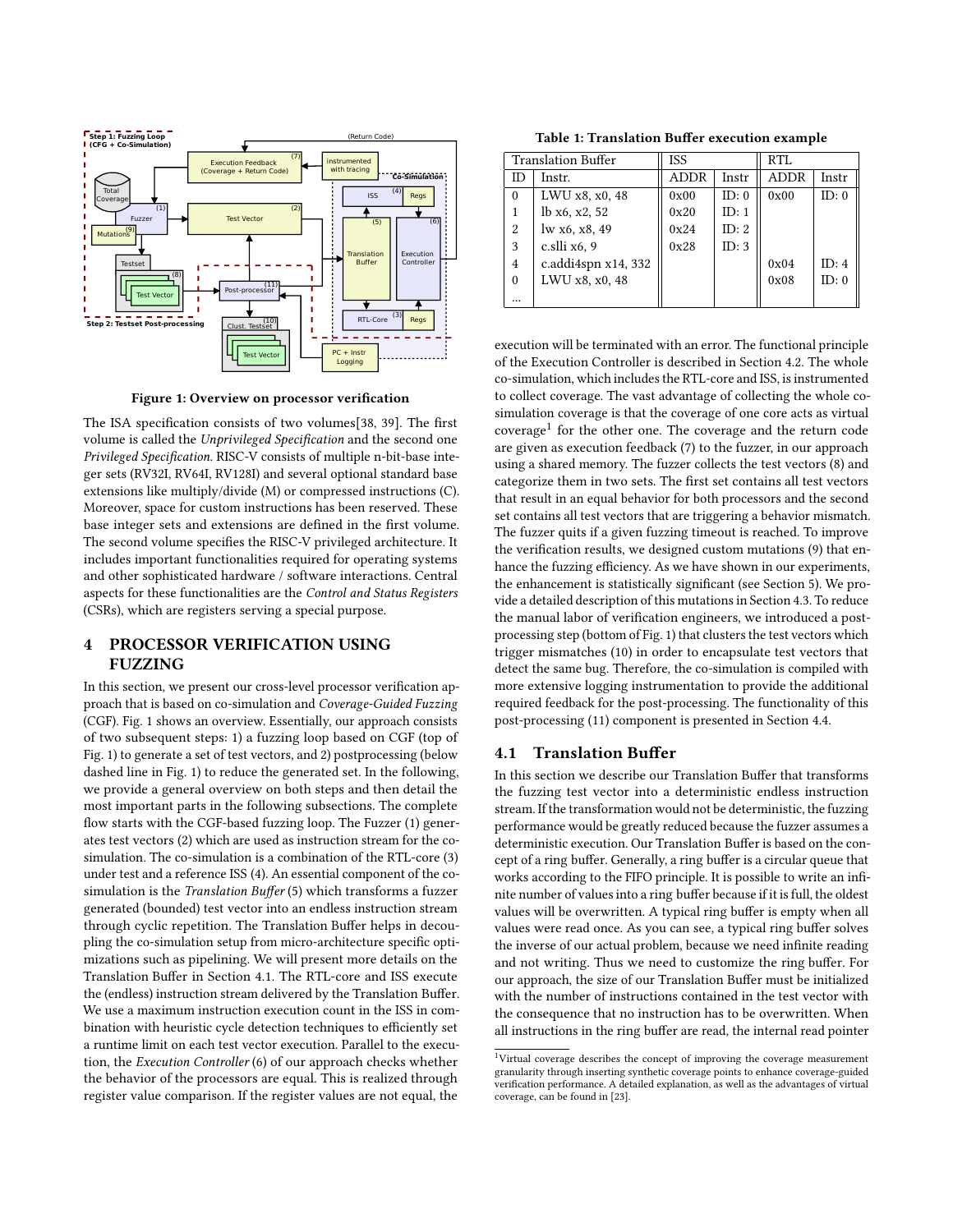will be reset, and thus the Translation Buffer delivers the same instruction sequence as directly after the initialization. Thus, our Translation Buffer provides an endless instruction stream by cyclic repetition. In the following, we describe how our Translation Buffer is used to generate an endless instruction stream for the processor verification. Therefore, we prepared an RV32I example, shown in Table [1,](#page-2-3) that demonstrate the instruction generation in combination with the different fetch behaviors of the ISS and the RTL-core, caused by pipelining. The first third of the table shows the functionality of the Translation Buffer, the second third the use of the Translation Buffer values by the ISS, and the last third the use by the RTL-core. In this example, the fuzzer generates a 160bit test vector that is loaded into the Translation Buffer. Every entry of the Translation Buffer has the size of a 32bit instruction. Consequently, the Translation Buffer has five entries (160  $\div$  32 = 5). At the beginning, the ISS loads 0x00 as first instruction, because the PC is initialized with zero. The Translation Buffer supplies the LWU instruction at ID 0 to the ISS. Because LWU is a pure RV64I instruction, and hence invalid in RV32I, the ISS raises an illegal instruction exception and jumps to the trap handler, which has been initialized by default to the address 0x20. The ISS executes the instructions at 0x20 and 0x24 (ID 1 & 2) successfully. Then, the ISS loads the compressed instruction *c.slli x6*, 9 at 0x28 (ID 3). The ISS raises an illegal instruction exception because compressed instructions are disabled in this setting. The ISS executes the trap loop until the Execution Controller terminates the ISS. After termination of the ISS, the Execution Controller starts execution of the RTL-core. The execution begins again at 0x00. To ensure that the ISS and the RTL-core get the same instruction stream, already-fetched instructions are cached in the Translation Buffer. In this example, the RTL-core illegally executes the LWU instruction successfully, and afterwards it executes the instruction at 0x04. This address was not fetched previously by the ISS, and as a consequence, a new value must be supplied by the Translation Buffer (ID 4). Because the RTL-core in our example has a multistage pipeline, it fetches the command at the address 0x08 at the same time as it tries to execute the command at 0x04. The Translation Buffer delivers the LWU instruction (ID 0) again because this Translation Buffer does not hold any further unused instructions. Now that we have described our Translation Buffers in detail, we will continue with the description of the Execution Controller.

### <span id="page-3-0"></span>4.2 Execution Controller

The purpose of the Execution Controller is twofold. Firstly, it prevents infinite loops, and secondly it detects mismatches between the processor cores. Because our test vectors are interpreted as arbitrary endless instruction streams, a test vector can result in an infinite loop. Due to the fact that the fuzzing performance hugely depends on the fast execution of test vectors, it is important to detect infinite loops as soon as possible. An infinite loop is detected (conservatively) when a new program counter address is equal to an already executed program counter address and the register values are unchanged too. Additionally, we set a hard limit of 10,000 instruction executions for the ISS to handle the halting problem. Now to the second purpose of the Execution Controller. As mentioned earlier, the second purpose is to detect processor core mismatches. It is

challenging to compare very different implementations of the same functionality. This is especially true when comparing an ISS and a RTL-core with pipelining. In order to compare the functionality of the processor cores it is essential to identify important behaviors and to choose the right time to compare. We have observed that important functionalities sooner or later lead to a value change in a register. For example the instruction  $add x1, x2, x3$  reads the values of register x2 and x3, adds them together and writes the result to x1. As a consequence, we compare the register values to detect functional mismatches. It is important that the register values are compared (or logged) right after the processor cores executed the respective instruction completely. Thus, a processor core instruction execution synchronization is needed because otherwise, many false mismatches are detected. It is easy to detect the complete instruction execution of an ISS but it is very difficult to detect in case of a pipelined RTL processor. A pipelined processor core speeds up the execution through parallelization and has no general signal to indicate a complete instruction execution. Moreover, comparing the registers too frequently leads to performance degradation. It is unnecessary to compare the registers when no value has changed. For example, if the addition instruction from before has not the target register x1 but x0 (*add x0, x2, x3*), then no register value changes because the value of register x0 is always zero. Thus, a comparison of the register values should only be executed if a register was changed. Consequently, we use for synchronization and comparison time points when register values were really changed. To demonstrate the behavior of the Execution Controller, we look again at Table [1.](#page-2-3) First, we look at the instruction execution of the ISS. The ISS raises an illegal instruction exception because LWU  $x8$ ,  $x0$ , 48 is no RV32I instruction and jumps to the trap handler at address 0x20. Then, it executes the LB and LW instructions which respectively change the register x6. The ISS does not execute the compressed instruction c.slli but raises an illegal instruction exception and jumps to the trap handler again. After the execution of the ISS, the RTL-core starts the instruction execution. In contrast to the ISS, the RTL-core, in our example, erroneously executes the LWU x8,  $x0$ , 48 instruction (not *lb x6*, x2, 52) that leads to a change in the register x8. The Execution Controller detects a register value change and executes a register value comparison between the registers of the ISS and the RTL-core, discovers the mismatches between x8 and x6, throws an error and stops the simulation. Thus, a mismatch was found between the ISS and RTL-core.

## <span id="page-3-1"></span>4.3 Enhanced Mutations

To enhance the fuzzing performance of AFL, a state-of-the-art coverage-guided fuzzer, we designed a set of problem-specific mutations. The first is named Fast Exploration and the second Enhanced Havoc. In the following paragraphs, we will present these mutations.

4.3.1 Fast Exploration. The Fast Exploration is a deterministic mutation that was designed to boost the exploration speed of our fuzzer. To accomplish this, we add a preliminary exploration phase before the normal mutation procedure. It begins with the insertion of each RISC-V instruction at the beginning of every test vector. The value of each instruction argument is fixed to src/dest register x0 and immediate 0. For example, we insert the *addi x0, x0, 0*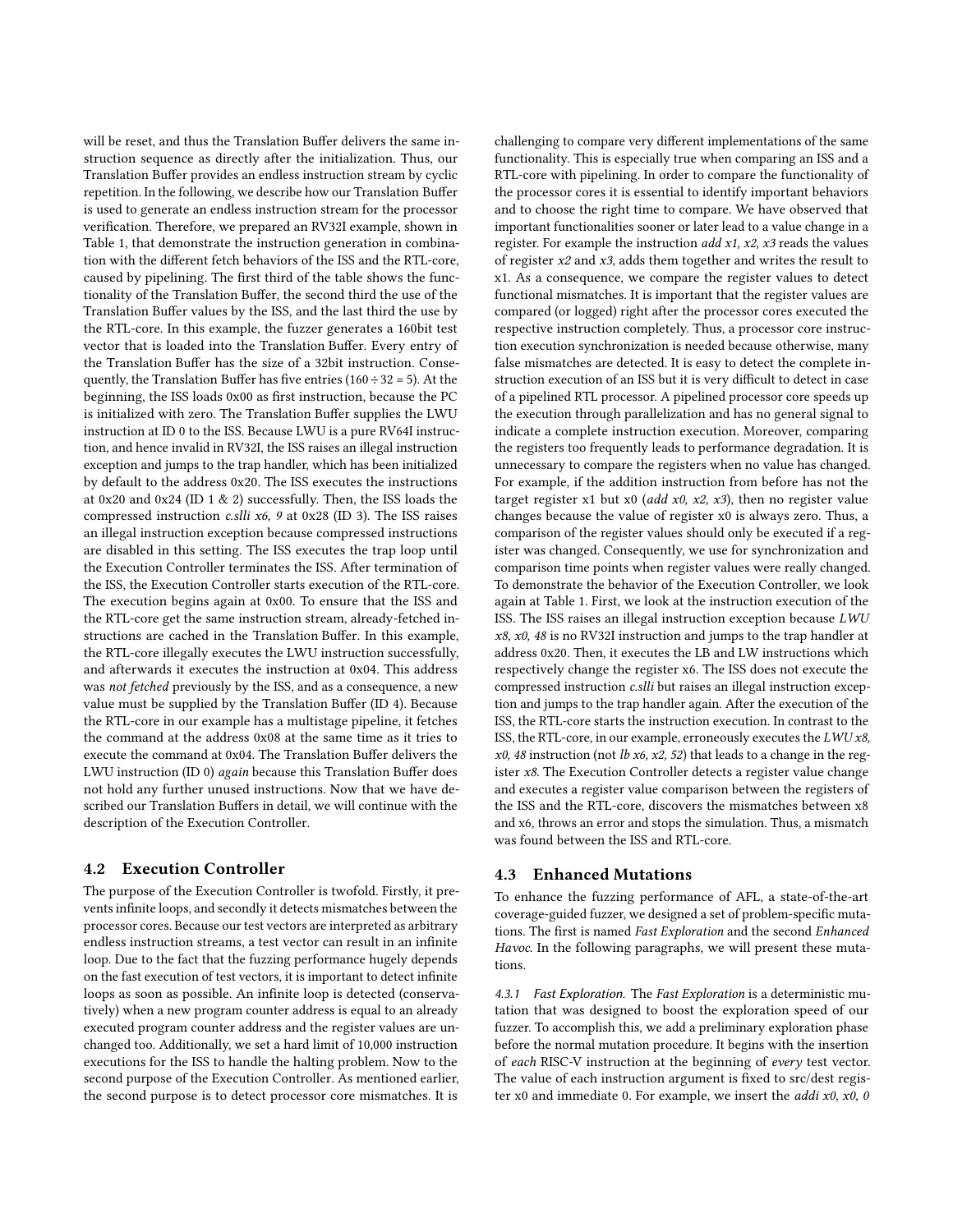instruction. After the instruction insertion, the fuzzer executes the newly generated test vector and saves it if it increases the coverage. By storing only test vectors that increase test coverage, you limit the state-space and thus prevent a state-space explosion. Next, we use the bitflip mutation. The purpose of the bitflips is to cover possible arguments and to uncover unknown instructions. These two mutations are iteratively repeated until no new test vectors are found. Thus, with this new mutation prephase, one can cover an extensive range of the RISC-V instruction sequence state space without encountering scalability problems or depending on a lucky random seed. Furthermore, this prephase has, for several reasons, a very low overhead. The first reason for the low overhead is that RV32I only contains 40 different instructions. The second reason is that the two operations in this phase are not applied to every generated test vector but only to test vectors that reach new coverage points. The third reason is that the bitflip mutation does not add any new actual overhead since bitflip was only moved to this phase and would otherwise have been executed later. For a detailed description of the AFL mutation flow, we refer to [\[5\]](#page-6-35). Implementing this mutation for our case study was straightforward because AFL's simplistic design makes adjustments to the control flow easy.

4.3.2 Enhanced Havoc. The original havoc mutation is a combination of single mutations applied at random positions. Similar to our Fast Exploration Mutation, we have added the insertion of RISC-V instructions. However, in contrast, the instruction arguments are not fixed to zero and also support compressed instructions. In addition to the insertion that makes the test vector longer, we added a replacement variant that does not change the size of the test vector. Furthermore, we have integrated improvements for CSR testing. As we mentioned earlier, the CSRs are the backbone of RISC-V privileged architecture [\[39\]](#page-6-2). To accommodate this, we have also added CSR instruction insertion/replacement functionality. Here, the functionality always adds two CSR instructions. The first instruction always writes a CSR, and the second reads the same CSR. Thus, a possible CSR misbehavior is propagated directly into the register and thus made detectable for the Execution Controller.

### <span id="page-4-1"></span>4.4 Post Processing

Fuzzing is a very efficient verification methodology. It generates many test vectors, reaches high coverage, and uncovers numerous bugs. After the test generation, it is crucial to investigate the reported errors carefully. During this procedure, it can often be noticed that many test vectors reveal the same bug. To save manual analysis time, it is helpful to cluster the test vectors that detect the same bug. In this section, we describe our automatic post-processing step for test vector clustering. Every cluster is represented through a unique test vector that behaves like every other test vector in this cluster. For the post-processing we use a custom version of the co-simulation which logs all executed instructions with the corresponding addresses. To use this version for fuzzing is not reasonable because it is much slower due to the hard disk write accesses. Another difference is, that the post-processing co-simulation does not need the coverage instrumentation which is essential for fuzzing. Next, we extract the instruction, which leads to the bug. The post-processing distinguishes the mismatches in two cases. Firstly, instruction addresses of the ISS and the RTL-core do not

#### Table 2: Fuzzing Results

<span id="page-4-2"></span>

|          | Vanilla AFL |               | Enhanced AFL |               |
|----------|-------------|---------------|--------------|---------------|
| Run      | #Oueue      | #Unique-Crash | #Queue       | #Unique-Crash |
| $\theta$ | 3312        | 217           | 2628         | 274           |
| 1        | 3008        | 223           | 2450         | 286           |
| 2        | 2439        | 206           | 2367         | 281           |
| 3        | 3264        | 237           | 2691         | 354           |
| 4        | 2219        | 163           | 2442         | 230           |
| 5        | 2505        | 263           | 2915         | 315           |
| 6        | 2385        | 310           | 2540         | 281           |
| 7        | 2335        | 207           | 3614         | 382           |
| 8        | 2551        | 276           | 2885         | 289           |
| 9        | 3313        | 244           | 2698         | 287           |
| 10       | 3127        | 265           | 2514         | 250           |
| Mean     | 2768.90     | 237.36        | 2613.09      | 274.43        |
| Median   | 2551.00     | 223.00        | 2614.00      | 281.00        |
| Sum      | 30458.00    | 1619.00       | 28744.00     | 2021.00       |

have deviations. In this case, the mismatch arises from a result difference of the last executed instruction. In the second case, an instruction address mismatch has occurred and leads to the case that different instructions have been executed. Thus, the erroneous instruction is the last instruction that was executed before the instruction address mismatch. The post-processor now clusters the test vectors based on the executed commands up to the point where the faulty command was executed.

#### <span id="page-4-0"></span>5 EVALUATION

In this section, we present our case study and discuss the evaluation results. Our case study aims to evaluate the applicability of fuzzing in combination with co-simulation for processor verification. As Device Under Test (DUT), we choose the popular open source RISC-V VexRiscv processor, which is available as an RTL description. As reference ISS, we extracted the ISS from the open source RISC-V VP [\[25\]](#page-6-36). VexRiscv is a configurable and 4-stage pipelined RTL-core written in SpinalHDL, which is a higher-level language for VHDL/Verilog generation[\[4\]](#page-6-37). As a case-study, in the following, we use the RV32IM configuration of VexRiscv. However, compared to [\[27\]](#page-6-26), which requires significant manual effort to setup an appropriate co-simulation for different processor configurations, our approach could also be directly used to test different processor configurations. RISC-V VP is a virtual prototype written in SystemC TLM that supports many RISC-V instruction sets. To enable the co-simulation, we translated the RTL-core to C++ using the free and open tool verilator [\[16\]](#page-6-38) and embedded it into a common SystemC testbench with the ISS. Because SystemC has no functionality to reset the whole simulation inclusive the scheduler, we used as baseline the out-of-process fuzzer AFL 2.56b [\[6\]](#page-6-4). Our evaluation process is guided by [\[30\]](#page-6-39) in order to guarantee quality and comparability. Due to the random nature of fuzzing, we used eleven runs per fuzzer and the standard statistical test from the fuzzing community named Mann-Whitney U Test. The Mann-Whitney U Test checks whether the central tendencies of two independent samples are different. It is a non-parametric test that makes no assumption about normal distribution and consequently works for small sample sizes[\[30\]](#page-6-39). To make the case study realistic, we used a run time limit of 24 hours. We use random seeds and as corpus, we considered the 32bit long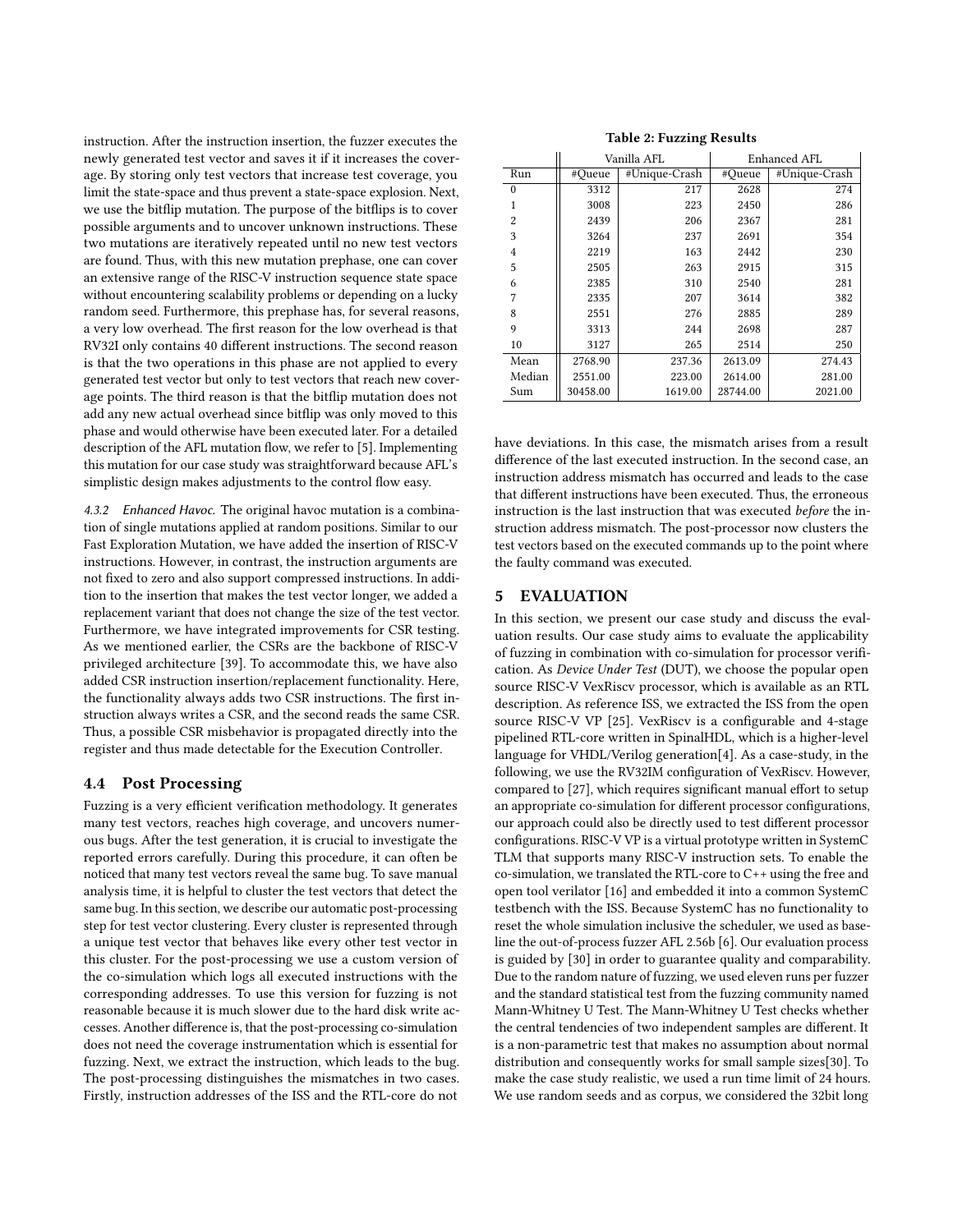value  $0x0000$  which essentially represents an empty corpus. All experiments are conducted on a Linux machine with an Intel Xeon Gold 5122 CPU with 3.60GHz. In the following, we compare the fuzzing results of AFL with the results of our (mutation) enhanced AFL version (Section [5.1\)](#page-5-0). Afterwards, we present the bugs which we have found with our methodology in more details (Section [5.2\)](#page-5-1).

#### <span id="page-5-0"></span>5.1 Vanilla AFL vs. Enhanced AFL

Table [2](#page-4-2) illustrates the fuzzer run results of our case study. It allows comparisons between the runs of the unmodified state-of-the-art fuzzer AFL 2.56b (Vanilla AFL) and our optimized AFL version (Enhanced AFL). For clarification, the values in the column #Queue are the number of of the test vectors that increase the coverage and cause no execution mismatch of the co-simulation, and the values in the column #Unique-Crash are the number of unique test vectors that cause an execution mismatch. The procedure for the identification of unique crashes has been described in Section [4.4.](#page-4-1) On average, Enhanced AFL generates fewer #Queue test vectors than Vanilla AFL, which is better as it can provide the same coverage results with fewer test vectors. We statistically analyzed the #Queue values with the one-tailed Mann-Whitney U Test. The critical threshold of the U-value at the confidence interval of 95% is 34. The U-value for the #Queue column is 60 (z-score: 0, p-value: 0.5). Therefore, even though the result appears to be better, the improvements are not statistically significant according to this standard statistical test. In practice, this means that this divergence is negligible. Also, it should be noted that the average line and branch coverage for Vanilla AFL and Enhanced AFL are equal. Thus, we can assume that the #Queue test vectors are of equivalent quality. On average, Enhanced AFL generates more #Unique-Crash test vectors than Vanilla AFL. Again, we statistically analyzed the values with the one-tailed Mann-Whitney U Test. The critical threshold of the U-value at the confidence interval of 99% is 25. The U-value is 17 (z-score: -2.8236, p-value: 0.0024). Because the p-value is lower than 0.1, the result is not only significant but actually highly significant. Thus, we have shown that Enhanced AFL is highly significant better at detecting errors. In total, the Unique-Crash test vectors of Vanilla AFL execute 20,4130 and of Enhanced AFL 135,139 instructions. As mentioned earlier, Enhanced AFL has generated more test vectors that successfully uncover bugs. Thus, Enhanced AFL generates more and shorter (less executed instructions) test vectors than Vanilla AFL . Shorter instruction sequences benefit debugging because the verification engineer has to analyze less state space and instruction behavior. Fig. [2](#page-6-40) shows the instruction execution frequency of the unique test vectors. Overall, one can see in this graph that the test vectors of Enhanced AFL have a more uniform execution frequency than the test vectors of Vanilla AFL. The shorter test vectors and more uniform instruction execution frequency are a consequence of Fast Exploration because it injects many instruction & argument combinations at the beginning of the test vectors. Thus, we have shown that Enhanced AFL is highly significant better at detecting errors, it generates more test vectors with additionally better quality. In addition, we have also demonstrated that Enhanced AFL has no disadvantageous effects on overall test generation and coverage.

#### <span id="page-5-1"></span>5.2 Manual Analysis

In our evaluation, we configured the VexRiscv to support the instruction subset RV32IM. We found some errors associated with the decoder and many associated with CSRs. In this section, we present the found errors. We will begin with the decoder bugs.

5.2.1 Decoder Bugs. The most obvious bug is that the VexRiscv executes the RV64I LWU instruction, i.e. the instruction is only valid on a 64 bit and not 32 bit RISC-V core. The execution should not happen because we configured the core only to support RV32IM instructions. Moreover, VexRiscv executes several illegal instructions. This behavior traces back to 3 similar decoding bugs of the SLLI, SRLI and SRAI instructions. These three errors have in common, that the encodings contain an additional incorrect don't care bit. Thus, the processor misinterprets many illegal instructions as SLLI, SRLI, or SRAI instruction, respectively.

5.2.2 CSR Bugs. Now we describe the CSR bugs. The RISC-V privileged architecture specifies the following four ID CSRs: mvendorid, marchid, mimpid, and mhartid. These CSRs are read-only and provide hardware identifiers. In these four CSRs, we found the same bug. VexRiscv erroneously does not raise an exception at a write attempt. The RISC-V privileged architecture also specifies many read-only counter CSRs for performance measurements. The following cycle CSRs have the same bug: cycle, cycleh, instret, instreth. A write attempt does not result in a raised exception. At the same time, all counter CSRs should be defined and allow a read access. However, VexRiscv erroneously raises an exception on a read access to the following counter CSRs: time, timeh, hpmcounter, hpmcounterh, mcounteren, mhpmcounter3-31, mhpmcounter3-31h, and mhpmevent. It should be noted that we also observed many value discrepancies for the counter CSRs. These mismatches are no bugs but the result of different micro-architectural details varieties. We also observed bugs in trap handling CSRs. If a trap is taken in machine mode, it is specified that the virtual address of the triggering instruction must be written into the mepc CSR. The implementation of this CSR is faulty in VexRiscv because the lowest two bits of the mepc CSR are not masked. The CSR mtval is quite similar to mepc. If an exception is raised, mtval is set to zero or to an exception-specific information. If an illegal instruction exception is raised, it is defined that the triggering instruction must be written into the CSR mtval. If we make an ecall with incorrect parameters, the VexRiscv core writes the instruction to mtval. This is a bug because it is not an illegal instruction, so it must write the virtual address of the instruction into mtval. In addition, we observed a mismatch between VexRiscv and the RISC-V VP ISS in case of compressed instructions. If we execute a compressed instruction with VexRiscv, the core correctly raises an illegal instruction fault and then fills the 16bit compressed instruction into the CSR mtval. In contrast, the RISC-V VP fills the whole decoded 32bit into the mtval instruction because the VP RV32IM decoder does not support compressed instruction (RV32C). However, the RISC-V specification is unclear at this point. This demonstrates that the specification itself needs clarification at specific points. Finally, we found a bug in the misa CSR implementation of VexRiscv. This CSR shows which instruction sets are enabled and allows to enable and disable instruction sets. We found out that the misa CSR of the VexRiscv cores allows arbitrary values like zero.